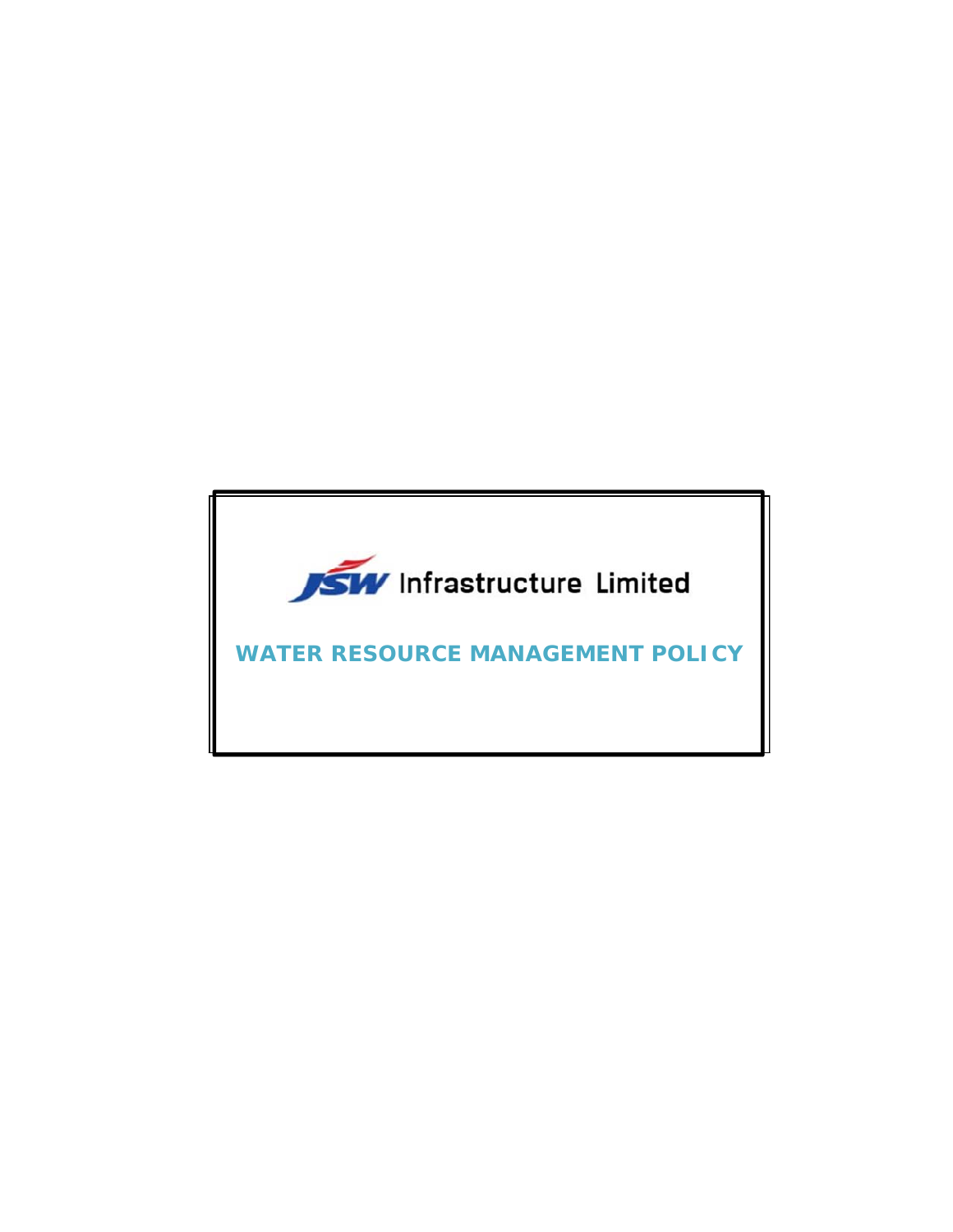# **WATER RESOURCE MANAGEMENT POLICY**

# **PREFACE**

| <b>Title</b>               | <b>Water Resource Management</b><br><b>Policy</b> |
|----------------------------|---------------------------------------------------|
| <b>Version Number</b>      | 1.00                                              |
| <b>Effective Date</b>      | 27.10.2021                                        |
| <b>Authorised by</b>       | <b>Board of Directors</b>                         |
| <b>Number of Revisions</b> | $\blacksquare$                                    |
| <b>Last Revised Date</b>   | -                                                 |

As part of our efforts to deliver our Sustainability Vision, we at JSW Infrastructure Limited **('JSWIL'or 'the Company')** have established this Policy to demonstrate our commitment to preventing water scarcity through:

- Careful sourcing of water;
- **Efficient and innovative use of water.**

In furtherance of this commitment, the Board of Directors has adopted this 'Water Resource Management Policy'.

### Background of the Issue

Whilst water is adundant across the planet, clean and safe freshwater suitable for drinking, cooking, bathing and growing food is a scarce resource, especially in certain parts of the world. An absence of clean and safe freshwater, and associated problems with sanitation, also significantly increases the risk of illness and disease, especially for the very young and very old.

As populations continue to grow and societies develop, demand for (and the price of) scarce water resources will only increase, resulting in greater competition between the demands of industry, agriculture and domestic households.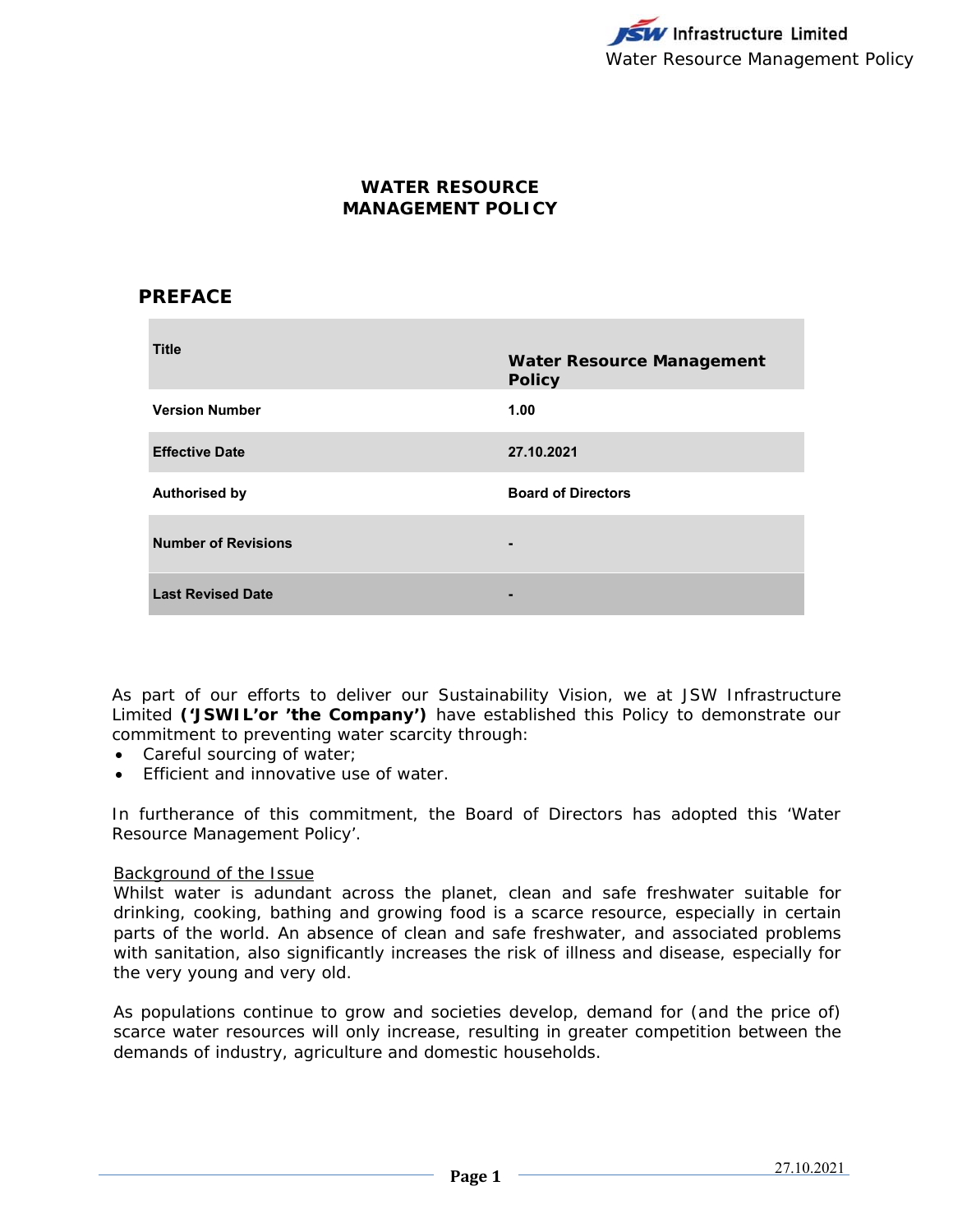### How it Relates to JSWIL

All the Company's activities involve the use of water to a greater or lesser degree, and many of our sites operate in regions that are classed as 'water-stressed\*'. Whilst we have always sought to minimise our use of water and have always worked within any relevant regulatory framework relating to water abstraction and use, we recognise that we have a moral, social, and economic need to do much more.

In pursuance of our stated commitments to source water carefully and use it in efficient and innovative ways, we have adopted a number of aims towards which we will strive. These aims are supported by a range of actions and improvements through which those aims are to be achieved.

## **We aim to gain a full and detailed understanding of the nature and scale of all water use at our sites.**

To do this we will:

- Undertake a rigorous assessment across all our sites to determine how much water is used, how it is used, and where that water comes from;
- Evaluate the impacts that our water use has on the wider community in which we operate, engaging with local stakeholders to do this;
- Develop programmes for each site to:
	- o Minimise water demand by maximising the efficiency of water use within processes;
	- o Explore alternative sources of water which will reduce the negative impact of our water demands on the wider community;
	- o Explore opportunities to re-use water within our processes.
- Monitor the volumes of water we are consuming on regular basis to see how we are progressing, and reporting on this progress to our stakeholders;

### In the meantime:

## **We aim to continue our current efforts to minimise the volumes of water we consume.**

To do this we will continue to:

- Exploit existing opportunities to minimise water use on our sites;
- Exploit existing opportunities to reuse and recycle water within our processes and across our sites;
- Work with our suppliers and customers to explore all avenues to reduce water use through our supply chains, through our production processes and through the products we supply;
- Educate our employees about the causes and impacts of excessive water use so they can, with our help, minimise their own impacts both at work and at home;
- Support research into and development of new and innovative technologies within our industries that will contribute to reductions in water use.

### **We aim to promote the careful sourcing and efficient and innovative use of water across all our suppliers and business partners.**